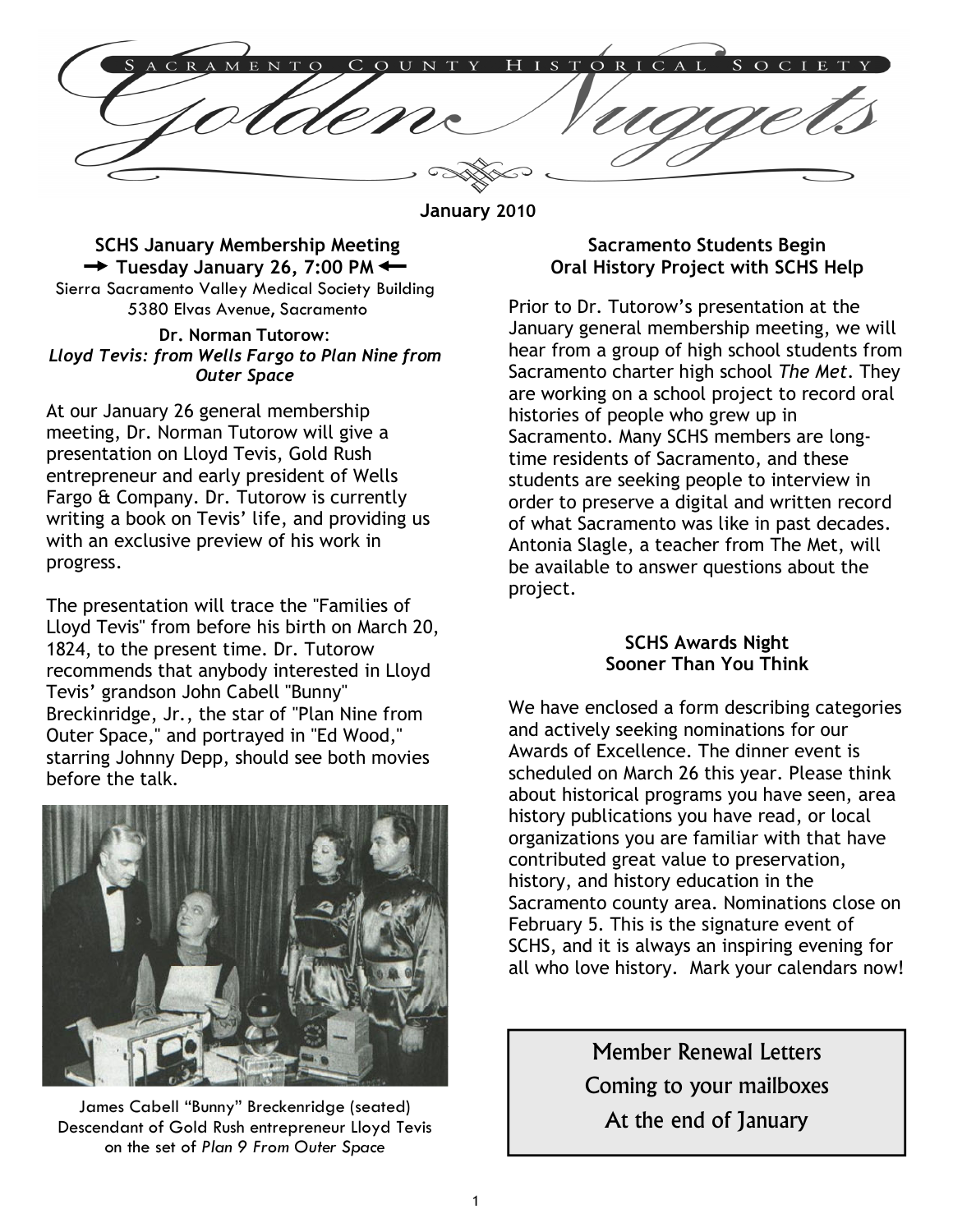President's Column By William Burg SCHS President

## What We've Done In 2009

We have been extremely busy this past year with the following projects. With your help (you may volunteer to help on a specific project of interest without being a Board member) we hope to do more.

\* We hosted presentations on local history by Greg Voelm, Derrel Fleener, Jim Dalhlberg, Gary Kurutz, William Burg, Dennis Newhall, Mick Martin, and Mark Gaffney, on subjects varying from stagecoaches to local rock & roll.

\* We held social events including the 2009 Awards Banquet, an evening tour of the Old City Cemetery, and a holiday party at the Sacramento History Museum.

\* We conducted public outreach at the SOCA Home Tour, Sacramento News & Review "Third Saturday," Sacramento Preservation Roundtable and other events.

\* We made improvements to the SCHS Web site, and started a SCHS Facebook group.

\* We created an email list to keep members informed of SCHS activities.

\* We worked with State Parks and the Sacramento History Museum to plan a full-time "Underground Sidewalks" tour in Old Sacramento.

\* We wrote in support of preservation of the Chinese Diggings, a National Register listed historic site, conjunction with the Heritage Preservation League of Folsom.

\* We launched a program to create and promote local history walking tours, in conjunction with Sacramento Heritage Inc. The first tour, a walk along K Street, was distributed at public events and is now online at http://www.sacramentoheritage.org.

## What We'll Do In 2010

\* Starting next month, introduce a new SCHS logo and a professionally designed new look for Golden Notes and Golden Nuggets

\* Restart production of Golden Notes on a quarterly schedule, and Golden Nuggets on a monthly schedule.

\* In conjunction with the Sacramento History Museum and California State Parks, help to launch a regular tour program for Old Sacramento's underground sidewalks.

\* In conjunction with Sacramento charter high school The Met, begin a program of oral history interviews to record and transcribe the stories of people who grew up in Sacramento in the  $20<sup>th</sup>$  century.

\* In conjunction with Gaffney Display Company and the Downtown Sacramento Partnership, SCHS will promote and organize a December 2010 holiday window displays event, based on the historic Breuner's store window displays that were once an annual feature of K Street. Fundraising and organizing has already begun for next year's event!

\* Continue improvements to the SCHS Web site, including links with other local history organizations, and allow members to join and renew membership via the Internet.

\* Continue the Sacramento History Consortium, encouraging cooperation and communication between local history groups throughout the region.

\* Continue our series of presentations, events and publications, our outreach to other history organizations and the general public, and with your help, share and explore more of Sacramento County's history.

Please let us know if you have suggestions and, above all, renew your memberships when the form arrives. We value your support.

And there's more to come...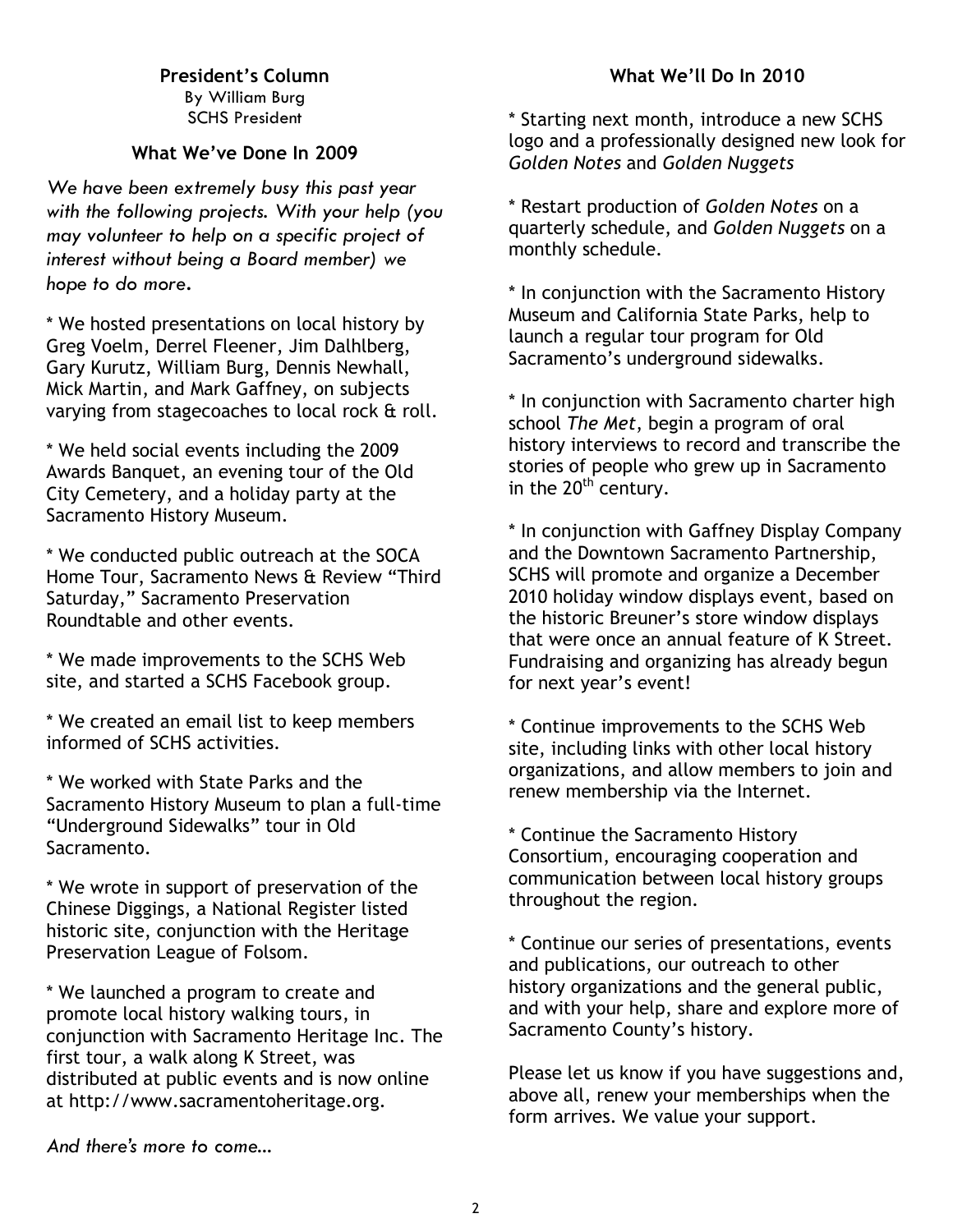

# 2010 Breuner's Holiday Window Display

The November 2009 presentation by Mark Gaffney to SCHS inspired a discussion about how to bring back the historic window displays. The meeting even inspired Grebitus Bros. Jewelers at 10th & L Street to host a small display of the historic Breuner's figures in their window, drawing media attention and many curious shoppers. It also inspired a plan for SCHS to sponsor a full-sized display for the 2010 holiday season.

Recreating a Breuner's display is more than just a trip down memory lane. It brings back a piece of Sacramento history, and provides a symbol of tradition and comfort that people of all ages can enjoy, even those too young to remember the original displays. The Downtown Sacramento Partnership has expressed interest in participating in the project and finding a downtown window for the display.

Gaffney Display Company has many of the Breuner's animated figures, but money is needed for their preparation, maintenance and delivery. Several descendants of the Breuner family have already offered their support, but more is needed for planning, construction and preparation of a window.

You can help by participating in the planning stages (which will start in July) and with your contributions. In 2010, a gailywrapped gift box will be at every SCHS membership meeting—its purpose is to collect donations for the display. Or, send your check to SCHS, specifying that it is to be used for the 2010 holiday display window.

## "Living Library" Speaker Series at Time Tested Books

Sacramento bookstore Time Tested Books has announced its 2010 "Living Library" speaker series. All presentations are free and take place at Time Tested Books, 1114 21st Street, in Sacramento.

January 17, 7 p.m. Russ Solomon, founder of Tower Records in conversation with David Barton

February 21, 7 p.m. Ginger Rutland, Sacramento Bee editor

March 21, 7 p.m. Darrell Corti, internationally recognized wine expert and Corti Bros. Market owner

April 18, 7 p.m. David Mogavero, architect

May 16, 7 p.m. Former Mayors Burnett Miller, Phil Isenberg, Anne Rudin & Heather Fargo

June 20, 7 p.m. Peter Schrag, Sacramento Bee editor

For more information about the "Living Library" series, contact Time Tested Books at (916) 447-5696 or info@timetestedbooks.net

### Red Menace at the Center for Sacramento History

On December 4, The Center for Sacramento History, Sacramento's city/county archives, opened its new public exhibit, Red Menace! It tells the story of Sacramento's 1935 Criminal Syndicalism Trial in historic photographs and artifacts, on display in the CSH Reading Room. The exhibit is viewable during CSH's public office hours through May 31, 2010. For more information, contact the Center for Sacramento History at (916)264-7072 or visit www.centerforsacramentohistory.org.